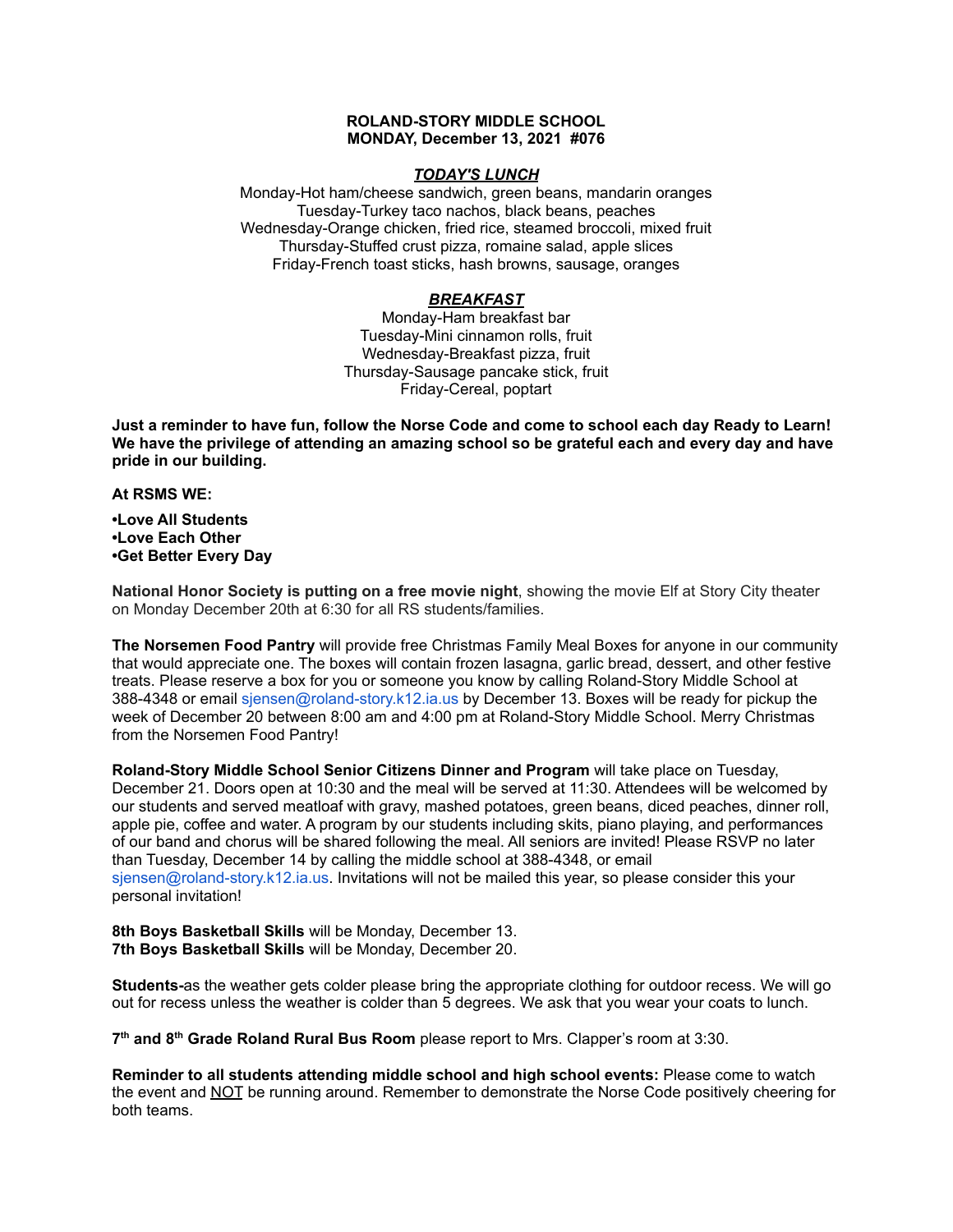## **RSMS to offer "Skip the Trip" Iowa DOT instruction permit knowledge tests**

Do you have a student who is ready to take the operator knowledge test to get an Iowa instruction permit to drive? RSMS is now offering the test right here at school as part of the Iowa Department of Transportation's "Skip the Trip" program. In partnering with the Iowa DOT, RSMS can save families time, cost, and the hassle of making a trip to a driver's license service center for testing. Students will be able to take the web-based test in a more familiar environment that works to reduce test anxiety and increase success rates. Tests are overseen by trained school staff to assure the integrity of test results. To be eligible to take the remote knowledge test, your student must be age 14 or older and not currently hold an Iowa instruction permit. Students that have turned 14 prior to the testing date must sign up in the office and have permission given from their parent by either email or phone. Students will have the opportunity to test on the second Tuesday of each month. "Skip the Trip" allows students to take their initial test at school as the first step in getting your student to be a confident driver. Once a student has successfully passed the test, the student will receive an email verifying a successful test. The student brings a copy of the email to the driver's license service center along with the other required documentation that will prove their identity to be issued their instruction permit. Service center staff will verify passing test result emails with Iowa DOT records. Visit [www.iowadot.gov/mvd/realid/success.asp](http://www.iowadot.gov/mvd/realid/success.asp) to determine what documentation to bring with you to receive your student's permit. To prepare for a successful knowledge test, students should study the Iowa Driver's Manual and online practice test, both available at: <https://iowadot.gov/mvd/driverslicense/manuals-and-practice-tests>.

## **Quote of the Week:**

"Greatness is never born from easy circumstances. We can become stronger when the world becomes harder." Erwin McManus

# **R-S MS PRACTICE / SHUTTLE SCHEDULE GIRLS BASKETBALL and WRESTLING BOYS BASKETBALL SKILLS**

# **DECEMBER 13 - DECEMBER 17 SHUTTLE @ 5:45 P.M.**

#### **MONDAY, DECEMBER 13**

Girls Basketball 7th @ Saydel / 8th Saydel (H) 4:30 7th Dismiss @ 3:05 / Bus @ 3:15 Wrestling 3:30 - 5:30 8th Boys Basketball Skills – 3:30 - 5:30

#### **TUESDAY, DECEMBER 14**

**Wrestling Shuttle @ 5:00 8th Basketball @ 5:45** Girls Basketball 7th vs. North Polk (H) 8th Practice 3:30 - 5:30 (old gym) Wrestling 3:30 - 4:45

#### **WEDNESDAY, DECEMBER 15**

**Shuttle – Pick Up 8th G BB @ High School @ 5:25 7th G BB & Wrestling – Shuttle @ 5:45**

Girls Basketball 7th – 3:30 - 5:30 8th @ RS High School Wrestling 3:30 - 5:30

#### **THURSDAY, DECEMBER 16**

Girls Basketball 3:30 - 5:30